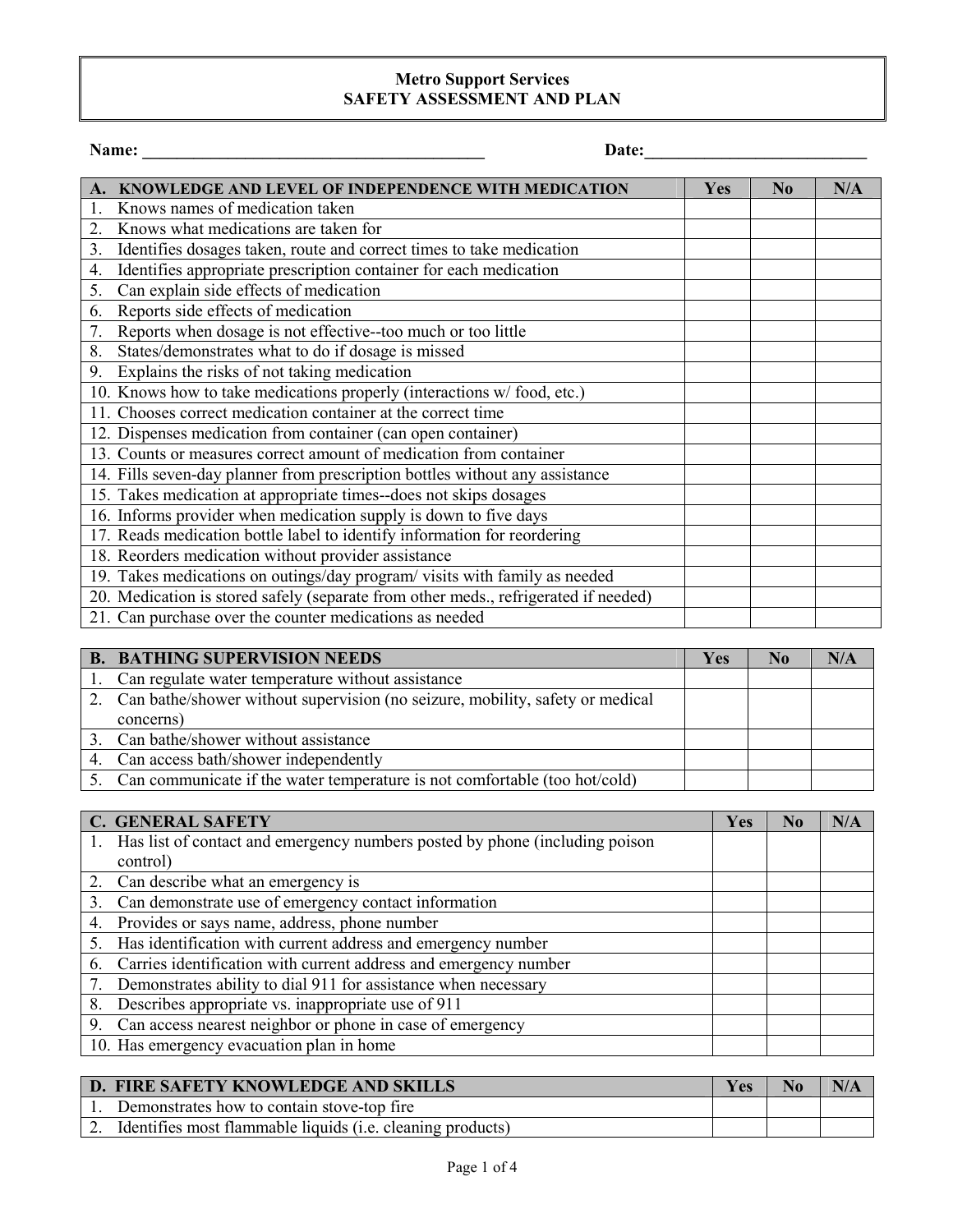| 3.               | Stores flammable liquids properly--away from heat, not with food                       |  |
|------------------|----------------------------------------------------------------------------------------|--|
| $\overline{4}$ . | Demonstrates what to do if clothes are on fire (stop, drop and roll)                   |  |
| 5.               | Has working smoke detector and back-up batteries (if hearing impaired-flashing         |  |
|                  | alarm)                                                                                 |  |
| 6.               | Explains what to do if alarm sounds                                                    |  |
| 7.               | Responds to smoke alarm, smell of smoke or warning from others                         |  |
| 8.               | Has fire extinguisher in accessible place                                              |  |
| 9.               | Demonstrates how to use fire extinguisher                                              |  |
|                  | 10. Demonstrates when to use fire extinguisher                                         |  |
|                  | 11. Demonstrates how to avoid starting fires (no smoking in bed, turn off stove, etc.) |  |
|                  | 12. Describes when to evacuate                                                         |  |
|                  | 13. Demonstrates ability and willingness to evacuate in event of fire                  |  |
|                  | 14. Describes or demonstrates evacuation routes                                        |  |
|                  | 15. Knows to leave home to call for help in the event of a fire                        |  |
|                  | 16. Knows not to re-enter home until told it is safe                                   |  |
|                  | 17. Demonstrates ability to crawl on floor if there is smoke                           |  |
|                  | 18. Describes how to alert others in the event of danger                               |  |
|                  | 19. Demonstrates how to check door before opening and knows not to open if hot         |  |
|                  | 20. Demonstrates how to block space under door if unable to escape                     |  |
|                  | 21. Knows not to use elevator in event of fire                                         |  |
|                  | 22. Is able to call 911 from outside home and give correct information                 |  |
|                  | 23. Has knowledge and ability to close but not lock door when leaving home             |  |
|                  | 24. Knows and is able to shout for help when applicable                                |  |

| E. MISSING PERSONS/COMMUNITY USE                                                   | Yes | $\bf No$ | N/A |
|------------------------------------------------------------------------------------|-----|----------|-----|
| 1. Calls if late or unable to make appointment                                     |     |          |     |
| 2. Tells staff/provider when going out                                             |     |          |     |
| 3. Can identify what it would mean to be lost                                      |     |          |     |
| 4. Describes what to do if lost-call staff, asks police, etc. for help, shows I.D. |     |          |     |
| Able to call cab                                                                   |     |          |     |
| 6. Able to use public transportation                                               |     |          |     |
| 7. Can identify street and community signs                                         |     |          |     |
| 8. Is able to safely cross intersections                                           |     |          |     |

| <b>F. HEALTH AND MEDICAL</b>                                                       | Yes | N <sub>0</sub> | N/A |
|------------------------------------------------------------------------------------|-----|----------------|-----|
| 1. Has primary physician and dentist                                               |     |                |     |
| 2. Can contact physician and dentist when needed                                   |     |                |     |
| 3. Can schedule appointments as needed                                             |     |                |     |
| 4. Can transport self to appointments                                              |     |                |     |
| 5. Recognizes common health hazards (i.e. smoking, drinking, drug use, unprotected |     |                |     |
| sex)                                                                               |     |                |     |
| 6. Participates in routine health/exercise program                                 |     |                |     |

| <b>G. FIRST AID/ILLNESS/ACCIDENTS</b>                                                 | Yes | N <sub>0</sub> | N/A |
|---------------------------------------------------------------------------------------|-----|----------------|-----|
| 1. Describes use of 1st Aid for minor illness/injuries: colds, upset stomach, etc.    |     |                |     |
| 2. Alerts staff/provider to health problems                                           |     |                |     |
| 3. Wears/carries emergency medical identification as needed (i.e. seizures, diabetes) |     |                |     |
| 4. Can identify signs and symptoms of illness needing care (i.e. cold, broken bones)  |     |                |     |
| 5. Determines if ill enough to require medical care                                   |     |                |     |
| 6. Knows own allergies and describes/demonstrates what to do for them                 |     |                |     |
| 7. Locates 1st Aid kit, identifies contents and their purpose                         |     |                |     |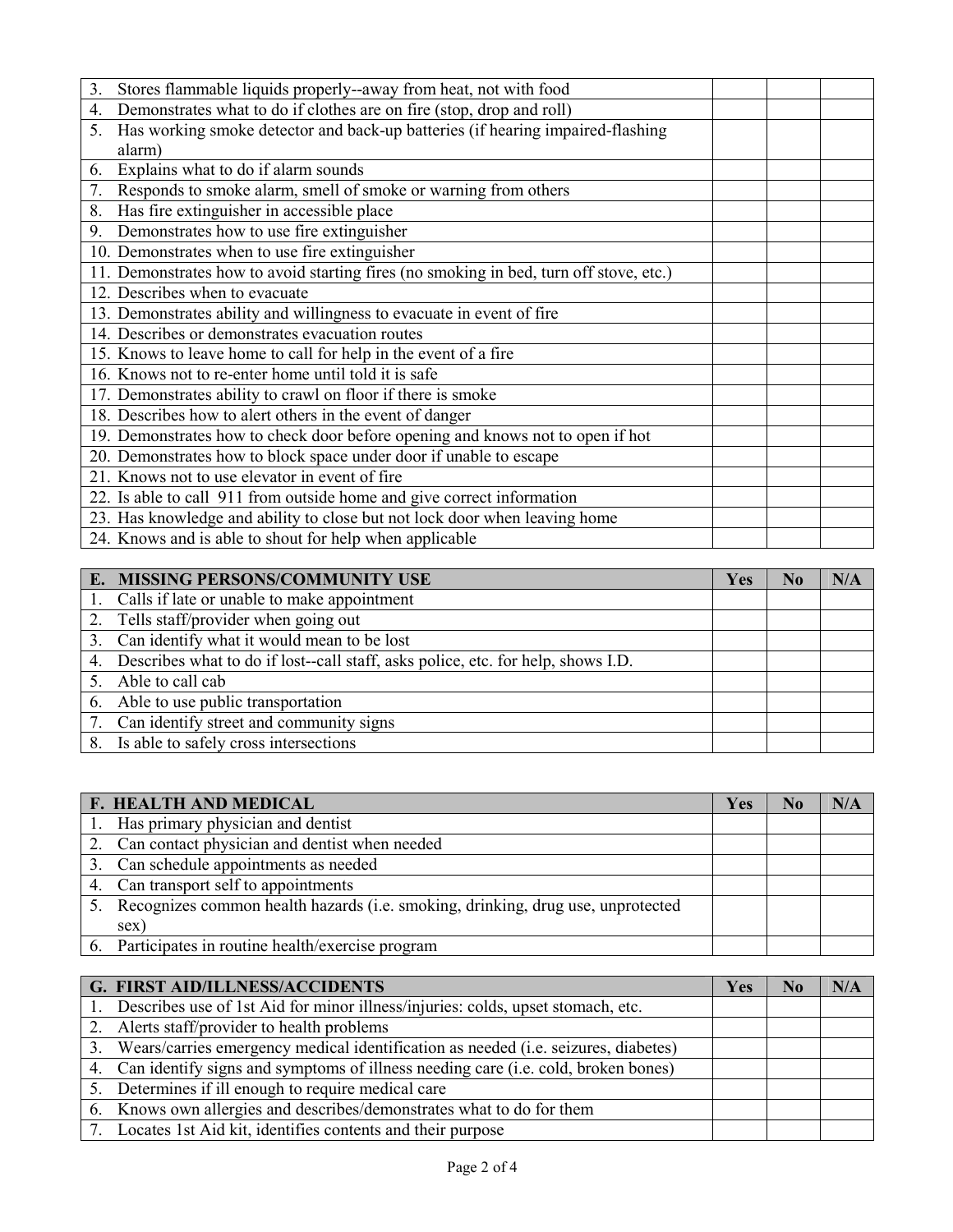| 8. Knows how to treat minor illnesses/injuries (abrasions, colds, cough, etc.)      |  |  |
|-------------------------------------------------------------------------------------|--|--|
| 9. Describes/demonstrates when to take over the counter medications (aspirin, etc.) |  |  |
| 10. Knows how much over the counter medication to take for minor illnesses          |  |  |
| 11. Knows what to do in the event of a serious illness                              |  |  |
| 12. Knows what to do in the event of an accident                                    |  |  |

|    | H. SEVERE WEATHER/NATURAL DISASTERS                                              | Yes | No | N/A |
|----|----------------------------------------------------------------------------------|-----|----|-----|
|    | Identifies community warning system and describes/demonstrates what to do        |     |    |     |
|    | 2. Describes what to do in the event of high winds or tornado (stay indoors away |     |    |     |
|    | from windows, listen to TV or radio, goes to shelter)                            |     |    |     |
|    | 3. Describes what to do in the event of a flood (high ground)                    |     |    |     |
| 4. | Describes what to do in heat wave (drink fluids, stay out of sun)                |     |    |     |
| 5. | Describes what to do in the event of lightning (don't use phone, stay inside)    |     |    |     |
| 6. | Describes what to do for extreme cold weather                                    |     |    |     |
|    | 7. Describes what to do in blizzard conditions                                   |     |    |     |
|    | 8. Describes what to do in hail storm                                            |     |    |     |
|    | 9. Describes what to do if utilities are out                                     |     |    |     |
|    | 10. Describes what to do in the event of a earthquake                            |     |    |     |
|    | 11. Knows where designated "safe" areas are for emergency evacuations (see plan) |     |    |     |

| I. ASSAULTS/INTRUDERS                                                             | <b>Yes</b> | N <sub>0</sub> | N/A |
|-----------------------------------------------------------------------------------|------------|----------------|-----|
| 1. Keeps doors and windows to home locked                                         |            |                |     |
| 2. Opens door only to known people                                                |            |                |     |
| 3. Describes how to identify potential intruder                                   |            |                |     |
| 4. Describes/demonstrates how to respond to intruder: yell for help, call 911 etc |            |                |     |
| 5. Is cautious with strangers-doesn't give out personal info., accept rides, etc. |            |                |     |
| 6. Knows basic self-defense tactics--yelling "Back Off!", running away, etc.      |            |                |     |

|    | J. PERSONAL SAFETY/SEXUALITY                                                    | Yes | No | N/A |
|----|---------------------------------------------------------------------------------|-----|----|-----|
|    | Understands consequences of unprotected sex (HIV, STDs, pregnancy)              |     |    |     |
|    | 2. Knows how to say "no" and/or prevent unwanted sexual advances (not inviting  |     |    |     |
|    | strangers in, pushing person away, sticking to "no")                            |     |    |     |
|    | 3. Demonstrates ability to access condoms and birth control                     |     |    |     |
| 4. | Demonstrates understanding of inappropriate or threatening sexual behavior      |     |    |     |
| 5. | Demonstrates/understands appropriate public/private sexual behavior             |     |    |     |
|    | 6. Does not associate with people or engage in situations which will jeopardize |     |    |     |
|    | personal safety                                                                 |     |    |     |
|    | 7. Demonstrates an interest in sexual activity                                  |     |    |     |
|    | 8. Has a history of sexual abuse/exploitation                                   |     |    |     |
|    | 9. Knows how to avoid sexual abuse/exploitation                                 |     |    |     |
|    | 10. Can describe when personal safety is in jeopardy                            |     |    |     |
|    | 11. Knows not to show money to others                                           |     |    |     |
|    | 12. Avoids high risk activities and areas (i.e. late night walks, bars)         |     |    |     |

| K. HOUSEHOLD SAFETY                                                    | Yes | N0 | N/A |
|------------------------------------------------------------------------|-----|----|-----|
| 1. HUD checklist completed?                                            |     |    |     |
| 2. Has working flashlight and back-up batteries                        |     |    |     |
| 3. Home is kept clear of clutter and safety hazards                    |     |    |     |
| 4. Home is stocked with 3-4 days worth of nonperishable food and water |     |    |     |
| 5. Has extra blankets                                                  |     |    |     |
| 6. Bathtub has non-slip surfaces (mat or stickers)                     |     |    |     |
| 7. Uses electricity safely, not too many appliances in one outlet      |     |    |     |